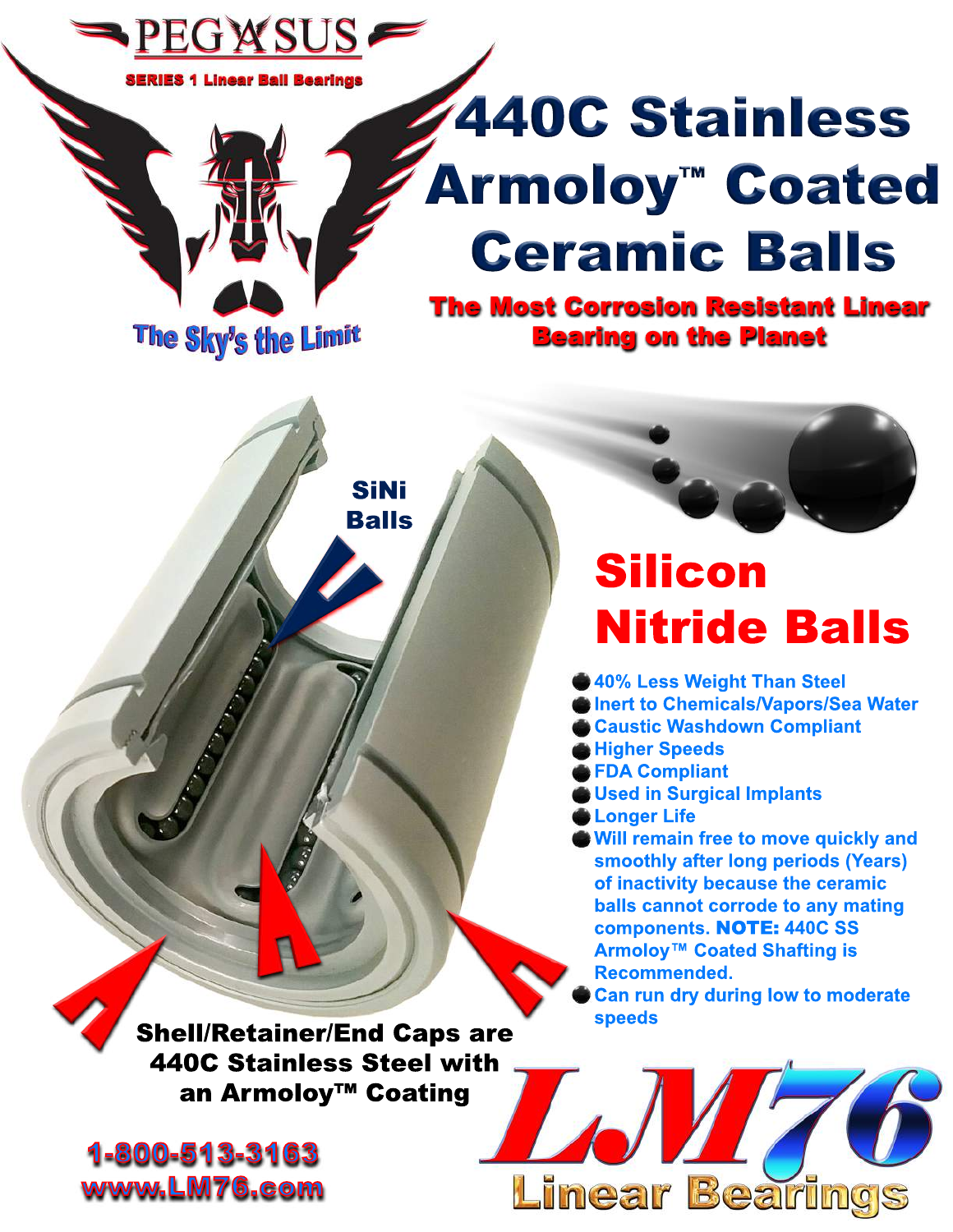

"Armoloy TDC™ (Thin Dense Chrome) is a hard (78 Rc), thin, dense chromium coating with a micronodular surface texture. The coating's nodular finish reduces the amount of surface area exposed to surfaces in contact with it, thereby substantially reducing friction and extending wear life. This nodular finish also retains smaller amounts of industrial lubricants for longer periods, both further reducing friction and creating a cleaner work environment."

**FDA Compliant Caustic Wash Down Compliant Rc78 Hardness Salt Spray Tested** Will Not Chip, Flake, Crack or **Generate Debris One of the Few Engineered Materials That Can Run on Itself 440C Stainless Armoloy<sup>™</sup> Coating Silicon Nitride Balls The Ultimate in Corrosion Resistance, Speed and Wear-ability** 

1-800-513-3163 www.LM76.com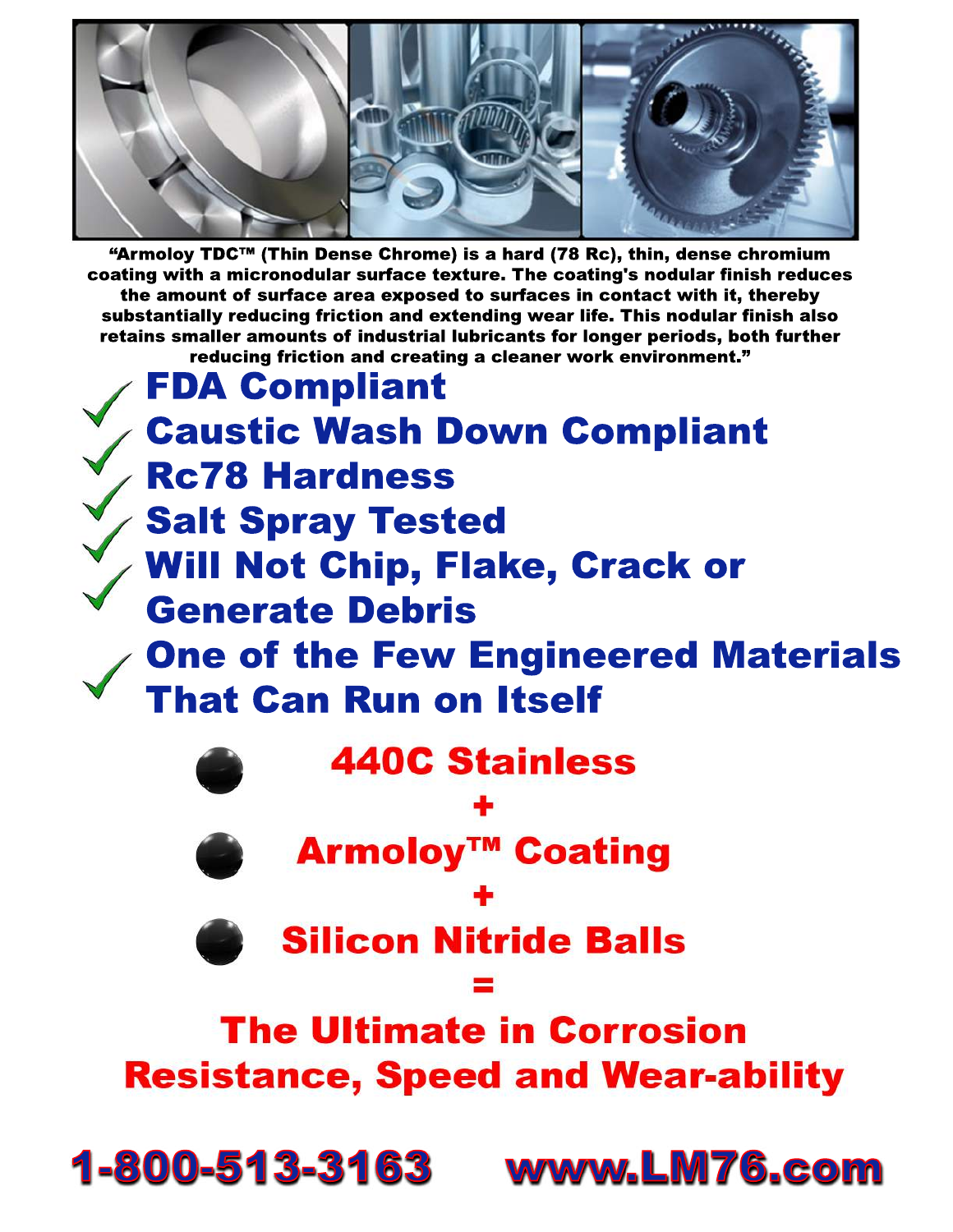

## **Pegasus SERIES 1 Linear Ball Bearings**

| <b>CLOSED Series</b> |                             |                           |                             |  |  |  |
|----------------------|-----------------------------|---------------------------|-----------------------------|--|--|--|
| P/N                  | <b>Shaft</b><br><b>Size</b> | <b>No</b><br><b>Seals</b> | <b>With</b><br><b>Seals</b> |  |  |  |
| <b>LPS1-16</b>       | 1"                          | <b>NS</b>                 | <b>WS</b>                   |  |  |  |
| <b>LPS1-20</b>       | 1.125                       | <b>NS</b>                 | <b>WS</b>                   |  |  |  |
| <b>LPS1-24</b>       | 1.500                       | <b>NS</b>                 | <b>WS</b>                   |  |  |  |
| <b>LPS1-32</b>       | 2.000                       | <b>NS</b>                 | WS                          |  |  |  |

| <b>OPEN Series</b> |              |              |              |  |  |  |  |
|--------------------|--------------|--------------|--------------|--|--|--|--|
| P/N                | <b>Shaft</b> | <b>No</b>    | <b>With</b>  |  |  |  |  |
|                    | <b>Size</b>  | <b>Seals</b> | <b>Seals</b> |  |  |  |  |
| <b>LXPS1-16</b>    | 1"           | <b>NS</b>    | <b>WS</b>    |  |  |  |  |
| <b>LXPS1-20</b>    | 1.125        | <b>NS</b>    | <b>WS</b>    |  |  |  |  |
| <b>LXPS1-24</b>    | 1.500        | <b>NS</b>    | <b>WS</b>    |  |  |  |  |
| <b>LXPS1-32</b>    | 2.000        | <b>NS</b>    | <b>WS</b>    |  |  |  |  |

## Part Ordering Example: LPS1-16-NS

## 1" Closed Bearing with No Seals

| <b>Part Number</b><br>L - LX | <b>C</b> Pounds<br><b>Dynamic</b><br><b>Max Load</b> | <b>Co Pounds</b><br><b>Static</b><br><b>Max Load</b> |  |
|------------------------------|------------------------------------------------------|------------------------------------------------------|--|
| $L(LX)PS1-16$                | 220                                                  | 352                                                  |  |
| $L(LX)PS1-20$                | 352                                                  | 615                                                  |  |
| $L(LX)PS1-24$                | 490                                                  | 903                                                  |  |
| $L(LX)PS1-32$                | 858                                                  | 1784                                                 |  |



| <b>Bearing Dimensions Inch</b> |                   |        |        |        |        |       |  |  |  |
|--------------------------------|-------------------|--------|--------|--------|--------|-------|--|--|--|
| <b>Part Number</b>             | <b>Shaft Size</b> | D      | D1     |        | В      | W     |  |  |  |
| $L(LX)$ PS1-16                 | 4"                | 1.5625 | 1.4687 | 2.250  | 1.7547 | .0679 |  |  |  |
| $L(LX)PS1-20$                  | 1.250"            | 2.000  | 1.8859 | 2.6250 | 2.0047 | .679  |  |  |  |
| $L(LX)PS1-24$                  | 1.500"            | 2.3750 | 2.2389 | 3.000  | 2.4118 | .0859 |  |  |  |
| L(LX)PS1-32                    | 2.000"            | 3.000  | 2.8379 | 4.000  | 3.1917 | 1029  |  |  |  |

**NOTE:** We do not publish accuracy grades. Although all bearings will operate on Class L linear, Case Hardened 440C Stainless Shafting, you may experience some variance in clearance. However, bearings will always remain zero clearance.